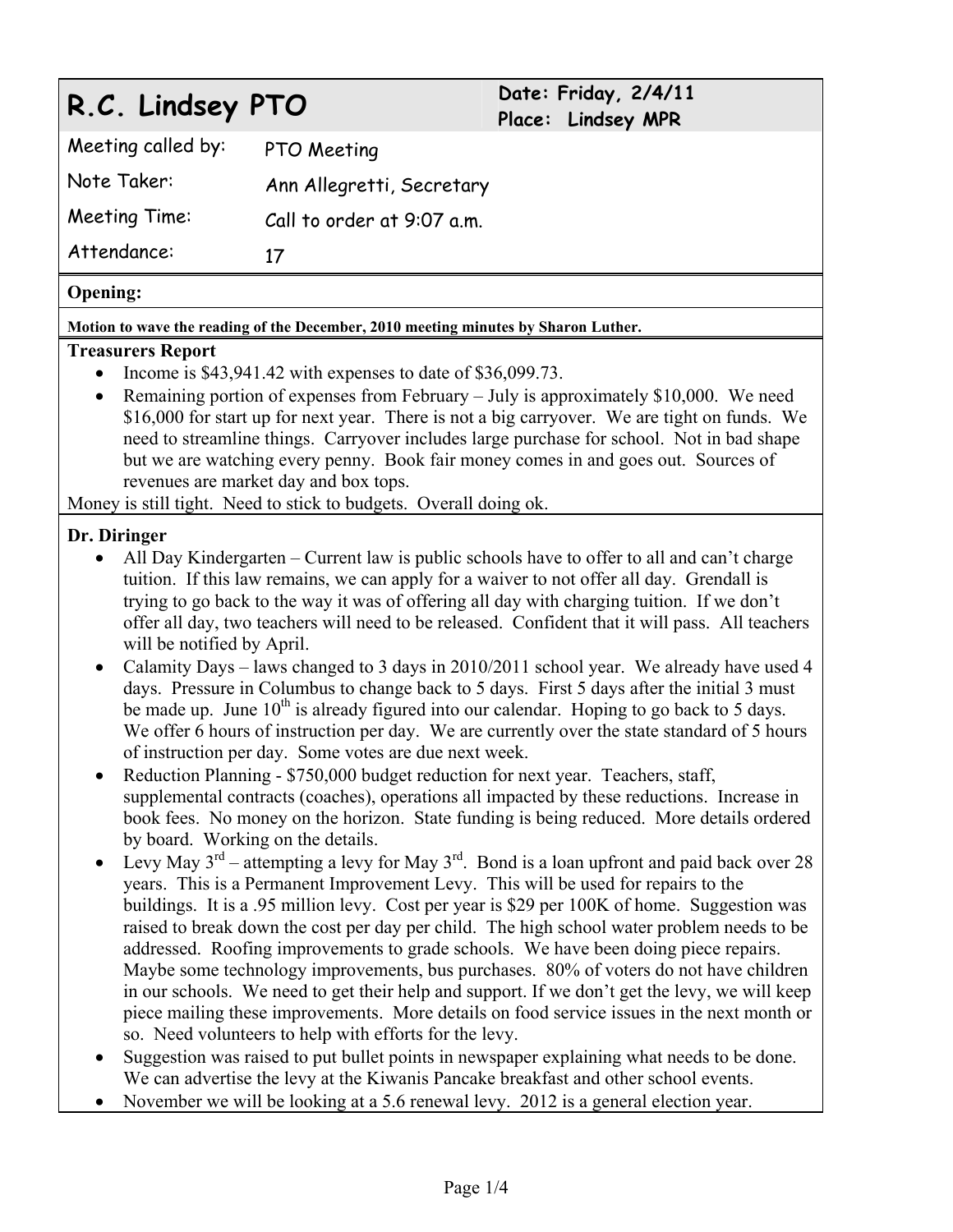# **Mr. Bernacki**

- Board meeting is Monday, 2/28 at 7:00 pm. School budget cuts will be discussed. Please attend if possible.
- Field trips will be cut, hoping PTO will pick up some of the expenses to keep field trips. Porter Science is funded by PTO. Transportation will need to be paid for field trips. We have to pay for mileage, driver's hours, and gas.
- In Washington DC for Education in Ohio and Nationally. Discussed Kindergarten issues and school funding.
- Question was asked if we invite the board members to our school events. We will invite them to Donuts at Dawn and the school play.
- We will do some long term planning with PTO to keep these activities open to the children.
- Upcoming events: Book Fair and Lunch with a Loved One. Valentines will still be exchanged for kids. Teachers will work this in.  $5<sup>th</sup>$  graders going to see the Little Mermaid at Playhouse Square. On 2/16 the  $3<sup>rd</sup>$ , 4<sup>th</sup> and 5<sup>th</sup> graders who qualified for the Presidential Physical Fitness test are going to see the Lake Erie Monsters. 30 kids will be attending.
- Conferences are on the 17<sup>th</sup> from 5 -8 p.m.  $18^{th}$  is early dismissal at 11:00.  $21^{st}$  is President's Day – No School.  $2<sup>nd</sup>$  graders are taking the Iowa Coggats Test. 1<sup>st</sup> graders are going to the Art Museum. Midterm progress reports sent home on 2/25.
- New additions to the Lindsey family, Mrs. Harrison is due in March, Mrs. Cunningham is due in March and Mrs. Hocevar is due in August.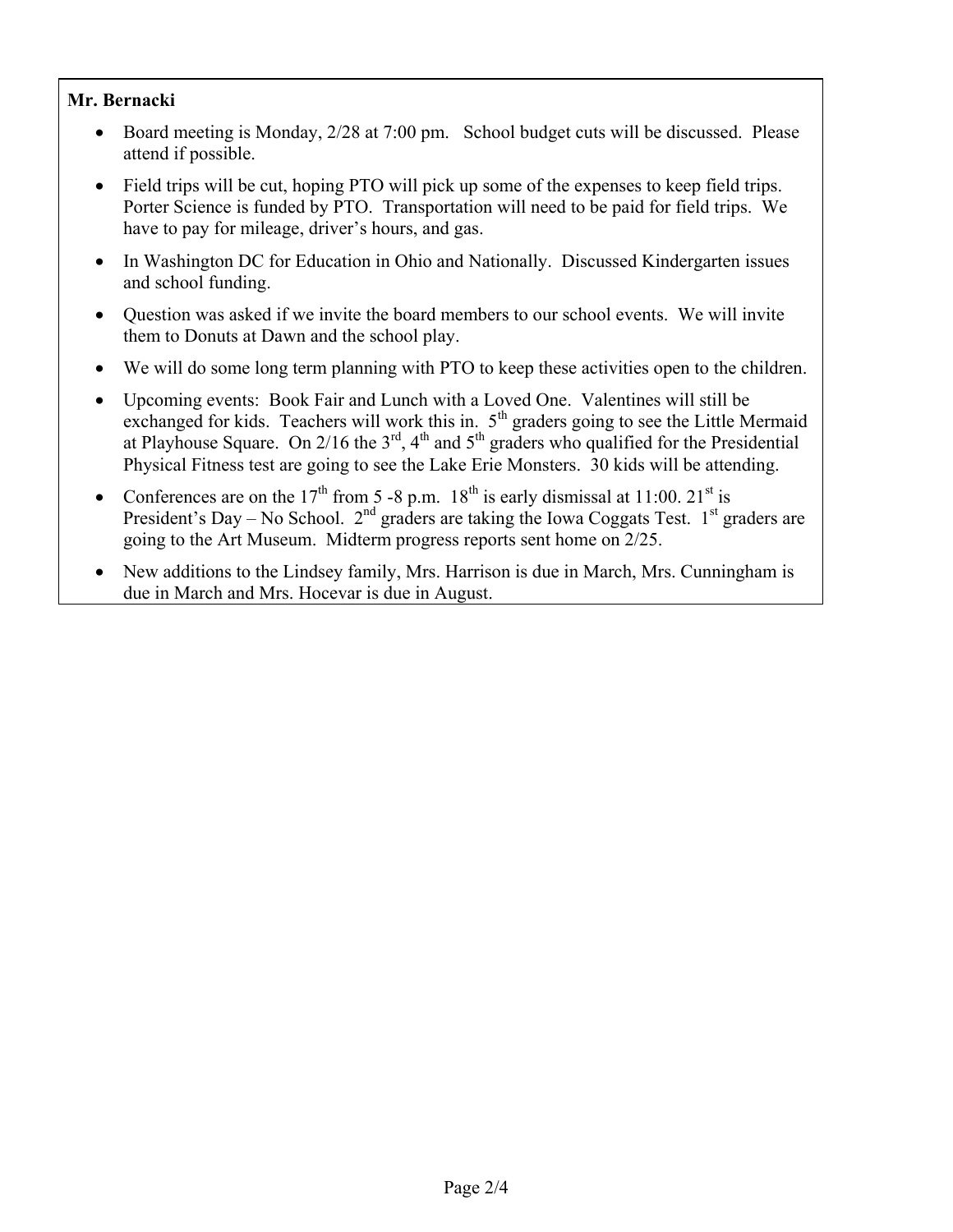### **Chairperson Reports**

- Book Fair –Theresa Kulp/ Sally Contizano (not present setting up for the fair) Book Fair runs from  $2/7 - 2/14$ . May stay open on the 15<sup>th</sup>.
- Box Tops Lynn Zagorski Collecting goes through 2/25. Keep saving box tops.
- Donuts at Dawn Danielle Pitcock (not present)- Thursday March  $3^{rd}$  and Friday March  $4^{th}$ . Donuts donated by Patterson's – 400 per day. Need 4-5 volunteers per day. Be at school by 6:30a.m.
- Eunch with a Loved One Feb.  $14<sup>th</sup>$  kids will still have time to pass out Valentine's in the classroom. Need helpers at 8:30 to set up. Placemats for everyone. Room parents and helpers that signed up will be notified. Can eat with your child if you are helping. Shannon Gamiere is making treats. All will be bagged. Book fair has activities planned such as a sucker pull and raffle. Mr. Bernacki has a DVD player that he will raffle off. The proceeds will go to field trips. \$1.00 per ticket. Cafeteria will offer parents lunch if they preorder and send in money with their child. Popcorn chicken and homemade chili. Children will go to lunch first and can go outside if they want after lunch. McDonald's will be notified by putting extra staff on that day.
- PTO Appreciation Nights Thanks to Kelly Walker, Becky Edwards and Sarah Mann and all the helpers for a great evening. The kids had fun!
- Junior Great Books Debbie Kreuz in the  $5<sup>th</sup>$  week of program.  $2<sup>nd</sup>$  and  $3<sup>rd</sup>$  Graders having a great time. Discussions are really good.
- Market Day Becky Edwards Cookie Month classroom who sells most # of boxes will get a cookie party.

## **Old Business**

- Classroom Parties winter parties Poll was taken that day and the kid's response was they liked it. 10% didn't like it. The kids were with their friends and that is what matters. Younger kids – movie was too long. May do smaller groups next year.
- Bylaws Two copies presented. One copy is the March 4, 2008 version and one copy is the Revised March 4, 2011 version. Biggest change was cannot use roster and directory for private use. Credit card purchases over \$1,000.00 must be approved by President. We will send both copies out via email to the PTO members. Voting on revised bylaws will be in March.
- $\bullet$  5<sup>th</sup> Grade DVD coming along nicely!
- Additional Fundraisers Danny Boy's email proposal complete, trying to find a day/night. 20% of purchases will go to Lindsey PTO. Also looking at Chuck E Cheese's. They will do 15% of purchases. Good for the younger children. Also will look at Mexican restaurant in Chesterland. Waldameer also send literature. We will finalize details and let everyone know. Rummage sale was brought up. All extra money will be used for field trips. Also doing a golf outing for Lindsey PTO. Steak Dinner to follow. Need 18 groups of 4. More details to follow.